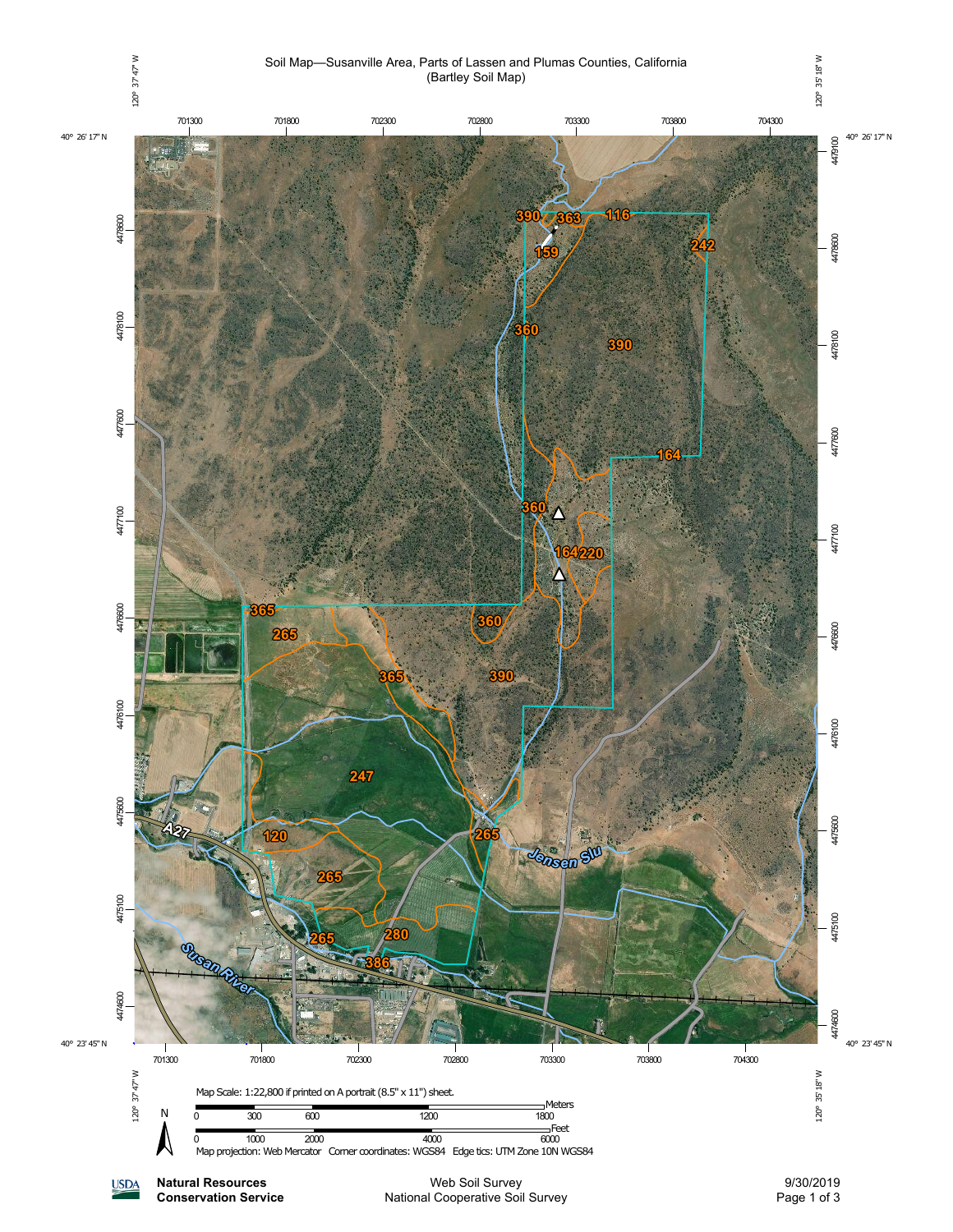| <b>MAP LEGEND</b>                                                                                                                                                                                                                                                                                                                                                                                                                |                                                                                                                                                                                                                                                                                                                                                                                                                           | <b>MAP INFORMATION</b>                                                                                                                                                                                                                                                                                                                                                                                                                                                                                                                                                                                                                                                                                                                                                                                                                                                                                                                                                                                                   |  |
|----------------------------------------------------------------------------------------------------------------------------------------------------------------------------------------------------------------------------------------------------------------------------------------------------------------------------------------------------------------------------------------------------------------------------------|---------------------------------------------------------------------------------------------------------------------------------------------------------------------------------------------------------------------------------------------------------------------------------------------------------------------------------------------------------------------------------------------------------------------------|--------------------------------------------------------------------------------------------------------------------------------------------------------------------------------------------------------------------------------------------------------------------------------------------------------------------------------------------------------------------------------------------------------------------------------------------------------------------------------------------------------------------------------------------------------------------------------------------------------------------------------------------------------------------------------------------------------------------------------------------------------------------------------------------------------------------------------------------------------------------------------------------------------------------------------------------------------------------------------------------------------------------------|--|
| Area of Interest (AOI)<br>Area of Interest (AOI)<br><b>Soils</b><br>Soil Map Unit Polygons<br>Soil Map Unit Lines<br>المحالي<br>Soil Map Unit Points<br>$\Box$<br><b>Special Point Features</b><br>Blowout<br>అ<br><b>Borrow Pit</b><br>⊠<br>Clay Spot<br>簽<br><b>Closed Depression</b><br>♦<br>Gravel Pit<br>X<br><b>Gravelly Spot</b><br>ឹ<br>Landfill<br>O<br>Lava Flow<br>Λ.<br>Marsh or swamp<br>غلد<br>Mine or Quarry<br>受 | Spoil Area<br>暠<br>Stony Spot<br>۵<br>Very Stony Spot<br>ω<br>Ŷ<br>Wet Spot<br>Other<br>Δ<br><b>Special Line Features</b><br>$\overline{\phantom{a}}$<br><b>Water Features</b><br><b>Streams and Canals</b><br><b>Transportation</b><br>Rails<br>$^{\rm ++}$<br>Interstate Highways<br>~<br><b>US Routes</b><br>محاسر<br>Major Roads<br>$\approx$<br><b>Local Roads</b><br>e d<br><b>Background</b><br>Aerial Photography | The soil surveys that comprise your AOI were mapped at<br>1.24,000<br>Please rely on the bar scale on each map sheet for map<br>measurements.<br>Source of Map: Natural Resources Conservation Service<br>Web Soil Survey URL:<br>Coordinate System: Web Mercator (EPSG:3857)<br>Maps from the Web Soil Survey are based on the Web Mercator<br>projection, which preserves direction and shape but distorts<br>distance and area. A projection that preserves area, such as the<br>Albers equal-area conic projection, should be used if more<br>accurate calculations of distance or area are required.<br>This product is generated from the USDA-NRCS certified data as<br>of the version date(s) listed below.<br>Soil Survey Area: Susanville Area, Parts of Lassen and Plumas<br>Counties, California<br>Survey Area Data: Version 10, Sep 16, 2019<br>Soil map units are labeled (as space allows) for map scales<br>1:50,000 or larger.<br>Date(s) aerial images were photographed: Oct 23, 2014-Nov 6,<br>2017 |  |
| Miscellaneous Water<br>o<br><b>Perennial Water</b><br>O<br><b>Rock Outcrop</b><br>v<br>Saline Spot<br>╇<br>$\degree\degree$<br>Sandy Spot<br>Severely Eroded Spot<br>÷<br>Sinkhole<br>Ô<br>Slide or Slip<br>∌<br>Sodic Spot<br>Ø                                                                                                                                                                                                 |                                                                                                                                                                                                                                                                                                                                                                                                                           | The orthophoto or other base map on which the soil lines were<br>compiled and digitized probably differs from the background<br>imagery displayed on these maps. As a result, some minor<br>shifting of map unit boundaries may be evident.                                                                                                                                                                                                                                                                                                                                                                                                                                                                                                                                                                                                                                                                                                                                                                              |  |